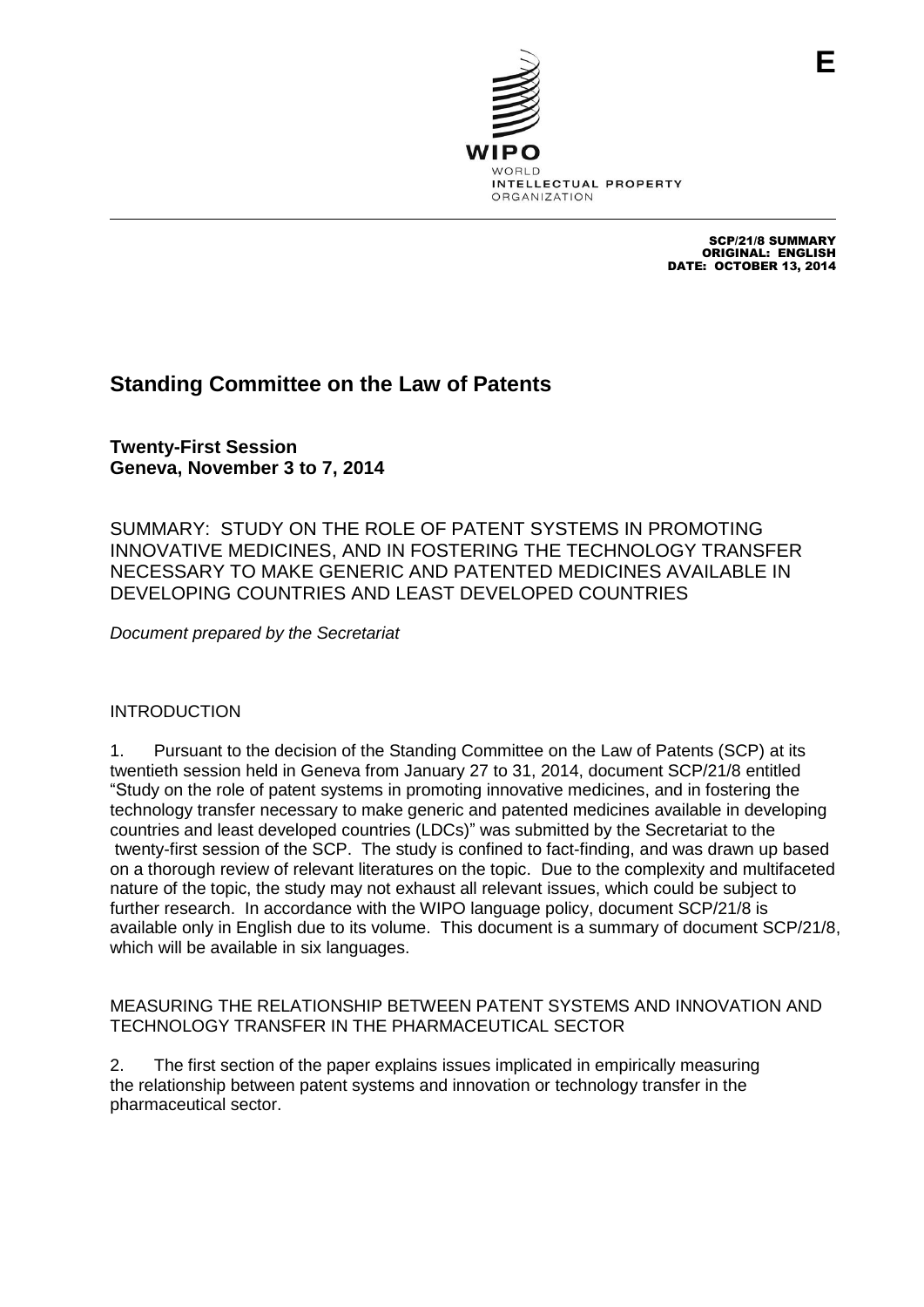#### Indicators of Innovation and Technology Transfer in the Pharmaceutical Sector

3. This section first discusses the indicators commonly used to assess the relationship between a patent system and innovation or technology transfer in the pharmaceutical sector, and issues that arise from the use of such indicators. For example, numerous studies have used R&D activities to examine the impact of changes in patent protection on pharmaceutical R&D, including the level of R&D expenditures, composition of R&D, and private returns to R&D using the market value of a pharmaceutical firm's stock, debts and assets. However, obtaining reliable data on R&D expenditures, receipt of payment for contract R&D, venture capital investments and other forms of R&D expenditures might be challenging, and its utility may be limited due to changes in a country's definition of what constitutes R&D.

4. Patent grants, patent applications and patent citations have also been used to measure innovation or transfer of technology in the pharmaceutical sector. Patenting activity has been identified as a quantitative indication of the innovation process. The use of patenting activity as an indicator is not free from challenges. For example, the value of a pharmaceutical innovation may not be captured by merely counting the patent or patent application. In addition, a number of studies on the role of patent systems in pharmaceutical innovation have used survey data to assess the relationship between patent protection and the R&D/commercialization of pharmaceuticals. In countries in which domestic R&D capabilities are underdeveloped, however, surveys of domestic pharmaceutical industry participants may not be an informative indicator of innovation. In addition, some studies have used market outcome data and trade data, including licensing payments, to assess the relationship between patent protection and the diffusion of pharmaceuticals and pharmaceutical technology. With regards to licensing agreements, unless publicly disclosed, such information may be difficult to obtain.

#### Challenges in Measuring the Effect of Patent System on Innovation and Technology Transfer in the Pharmaceutical Sector

5. Two challenges have been noted across numerous studies on measuring the relationship between patent systems and pharmaceutical R&D or technology transfer. The first is that the patent law reform, or IPR reform more generally, was often an endogenous policy choice. In other words, a country's adoption or enhancement of patent protection is a response to the needs of domestic industries that have acquired greater innovative capacity. This would present difficulties in attributing increased pharmaceutical innovation or technology transfer to strengthened patent protection. Numerous studies have claimed that developing countries and LDCs had to introduce IPR reform and adopt a higher level of IP protection as a result of the Agreement on Trade-Related Aspects of Intellectual Property (TRIPS Agreement). Consequently, many studies converge on the view that in general, a developing country's reform of its patent laws subsequent to the TRIPS Agreement may be regarded as having an external cause; therefore, changes to patent laws to comply with the TRIPS Agreement can, in certain cases, provide a natural experiment to understand the effect of IP protection on innovative activities. A second challenge is the influence of non-patent based initiatives, laws or policies on innovation or the market for technology. Such factors can affect observed trends in data on the effect of patent systems on pharmaceutical innovation or technology transfer. To account for any influence in the analysis, statistical studies have tried to control for such factors in various ways depending on the data and methodology used.

#### THE ROLE OF PATENT SYSTEMS IN PROMOTING INNOVATIVE MEDICINES

6. The second section reviews empirical studies that measure the role of patent systems as a whole in promoting pharmaceutical innovation and subsequently reviews literature considering the role of relevant elements of the patent system in pharmaceutical innovation.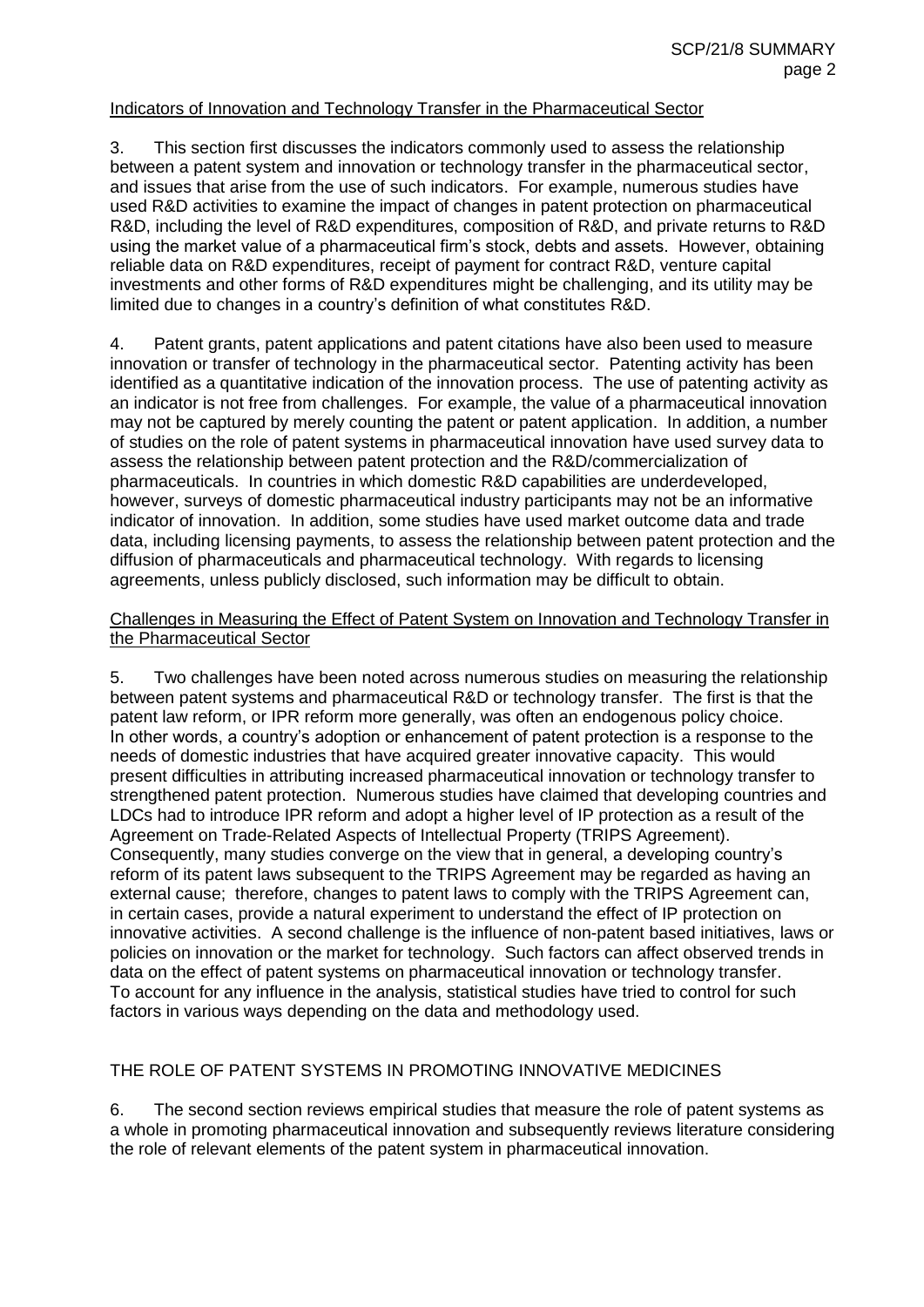### Empirical studies

7. The review of empirical literature on the role of patent systems as a whole in pharmaceutical innovation demonstrates there is no single effect of patent protection on pharmaceutical innovation across all countries. Statistical studies that measure the role of patent systems in promoting pharmaceutical innovation have noted that any observed increases in pharmaceutical innovation are not exclusively attributable to patent protection, and that factors such as education level, country income level, the size of the market, among other factors, play a role in influencing pharmaceutical innovative activities.

8. Numerous studies surveying pharmaceutical industry participants have indicated that patent protection is critical for incentivizing pharmaceutical R&D. In this regard, various survey-based studies of pharmaceutical industries in developed countries have concluded that in the absence of patent protection, many of the pharmaceutical inventions would not have been developed or commercially introduced. One of the main arguments put forward with respect to the need for strict protection of IPRs is the high cost of R&D for new medical products. On the basis of a systematic overview of publications on the cost of developing pharmaceuticals, the WTO, WIPO, WHO study, Promoting Access to Medical Technologies and Innovation – Intersections between public health, intellectual property and trade (the Trilateral Study) noted that estimations of R&D costs varied from \$92 million US dollars (\$161 million US dollars capitalized) to \$883.6 million US dollars (\$1.8 billion US dollars capitalized). In providing this information, however, the Trilateral Study explained that such data are difficult to verify and that the estimations are based on multiple variables. On the issue of measuring the cost/investment of pharmaceutical R&D, there is no concordance of views on the appropriate methodology to measure the cost/investment required to develop pharmaceuticals. However, some commentators have claimed that three attributes of pharmaceutical development are indisputable: (i) that the fixed costs of pharmaceutical development are extremely large in relation to the marginal costs of production; (ii) the development project failure rate is high; and (iii) imitation costs are small in relation to development costs.

9. Statistical studies on the impact of patents in pharmaceutical innovation in developed countries have tended to indicate that patent protection in developed countries is positively related with pharmaceutical innovative activities. For instance, in a study of the impact of 1987 Canadian legislation strengthening patent protection on pharmaceutical R&D efforts, Pazderka (1999) found an increase in pharmaceutical R&D spending in Canada beginning around 1987. Similarly, Qian (2007) found that patents had a positive effect on pharmaceutical R&D in more developed countries with higher levels of education. In addition, Kyle et al. (2012) concluded that with respect to diseases that affect high-income countries, patent protection in such countries was associated with greater pharmaceutical R&D efforts.

10. In contrast to evidence on the impact of patents in pharmaceutical innovation in developed countries, the evidence on the effect of patent protection in developing countries or on R&D for pharmaceuticals to treat diseases found predominantly in developing countries or LDCs has not indicated a consistent trend. Lanjouw et al. (2001) discovered an increase in the inventive activity on at least some pharmaceuticals directed at LDC markets as a result of the TRIPS Agreement and free trade agreements with IP provisions. Lanjouw et al. (2005) concluded similarly, reporting an apparent increase in the early 2000s of patenting activity and bibliometric citations relating to diseases for which there was still a need of good, low-cost treatment. Lanjouw et al. (2005) remarked, however, that it could be too early to determine whether such increase would continue. Kyle et al. (2012) found that unlike in high income countries, patent protection in developing countries and LDCs did not stimulate greater R&D efforts in treatments for neglected diseases.

11. Numerous studies have focused on the impact of patent protection on pharmaceutical innovation in India. Dutta et al. (2008) found trends of increased pharmaceutical R&D in India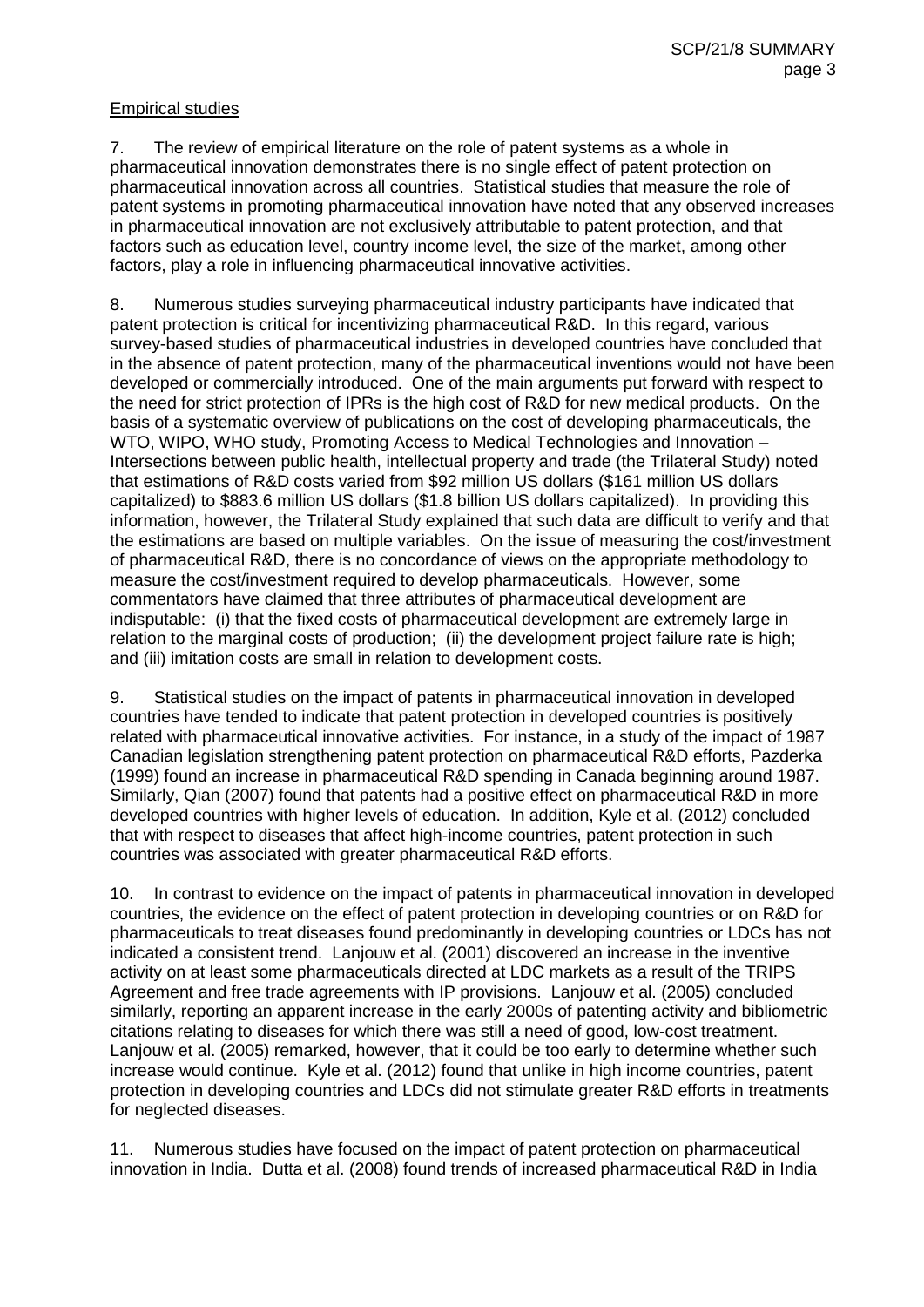by Indian firms on the basis of data spanning from 1989 to 2005. Similarly, Arora et al. (2008) discovered that in anticipation of the implementation of pharmaceutical patent protection in India, large Indian pharmaceutical firms had increased their innovative activity and had shifted to R&D-intensive business models. Haley et al. (2012) found that the growth of pharmaceutical innovation in India had declined in its product-patent regime and thus concluded that the notion that product-patent regimes incentivize innovation was unsupported by patent data from India's pharmaceutical industry. Regarding the type of diseases toward which Indian pharmaceutical firms directed their R&D efforts, surveys of industry participants used in Lanjouw et al. (2001) and Lanjouw et al. (2005) showed that Indian firms dedicated a not insignificant share of their R&D budgets to products for LDC markets and tropical diseases. Lanjouw et al. (2001) reported that approximately 16% of the aggregate R&D expenditures of survey respondents was aimed at products for LDC markets or tropical diseases. In subsequent research, Lanjouw et al. (2005) reported this share was 10%.

#### Elements of patent systems and their role in promoting innovative medicines

12. The second section also describes how certain elements of the patent system affect or may potentially affect pharmaceutical innovation. While the international legal framework under the TRIPS Agreement requires pharmaceutical products and processes to be patentable subject matter, the legal framework at the national or regional level primarily influences innovation and dissemination of technology in the pharmaceutical sector. One of the elements relevant to pharmaceutical innovation is the question of patentability, especially the patentability of biotechnological inventions. For instance, the determination of what is patentable and what is not under the relevant law may be an important indication for directing pharmaceutical R&D. The Trilateral Study noted that the patentability of first and second medical indications is also an element relevant to the innovation dimension in the pharmaceutical sector. One view on first and secondary medical use patents, for example, is that such patents reward uninventive activities. Another view holds, for example, that additional medical use in itself can be inventive, and development of new medical use also requires incentives.

13. The patentability requirement may also play a role in the pharmaceutical innovation cycle. Because the novelty requirement may bar the patenting of a known molecule, some have held the view that the patent system does not account for extensive development and commercialization costs required to develop a known, and therefore unpatentable, molecule into a market-approved pharmaceutical product (Roin (2009), Basheer (2012)). Additionally, according to a Report prepared by the WHO Commission on Intellectual Property Rights, Innovation and Public Health (CIPIH), the inventive step/non-obviousness requirement impacts incremental innovation, which can play a role in the development of products to meet public health needs. The importance of demarcating the line between incremental innovations with real improvements, and those that offered no therapeutic benefits has been emphasized. The requirement of industrial application/utility, in some literature, has been identified as implicating pharmaceutical innovation, in particular with respect to synthesized compounds for which no applicable result is known (Schacht et al. (2005)) and genes (UNCTAD (2011)).

14. In relation to claim construction, an UNCTAD study noted that different doctrines of patent infringement might influence medical advances. The term of patent protection, and patent term extensions, may also play a role in pharmaceutical innovation. Different views have been expressed about the impact of patent term extensions on public health. One view holds that such extensions impede access by delaying generic entry (for example, MSF (2013)), whereas another holds that they incentivize research activity (for example, Office of Technology Assessment, US Congress (1981)).

15. A CIPIH Report noted that the experimental use and/or scientific research exception, for example, may influence the extent to which follow-on research may be conducted. Further,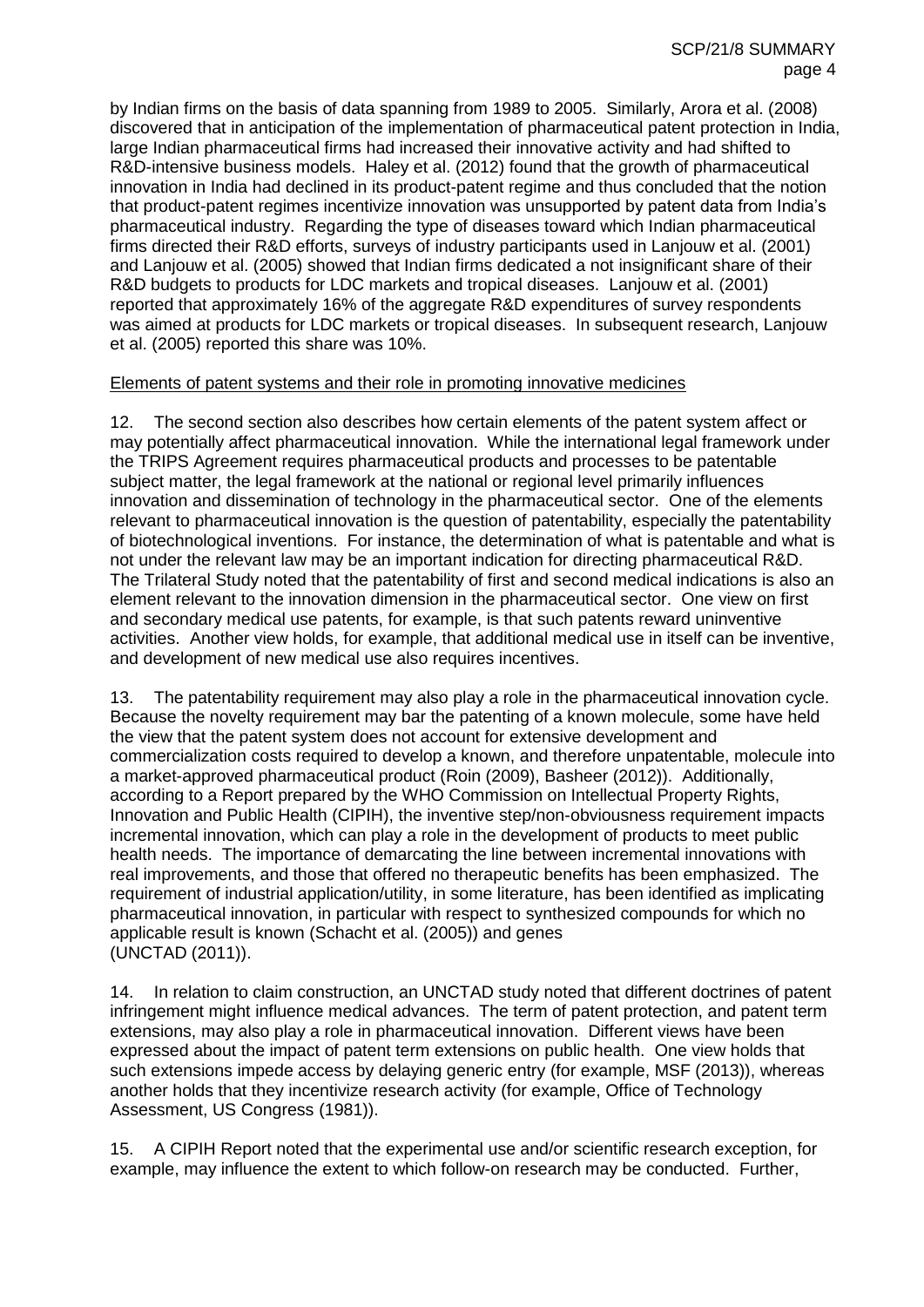some studies have assessed the relationship between compulsory licensing and changes in pharmaceutical innovation, finding that compulsory licenses may influence pharmaceutical R&D investment in a complex manner. According to them, if broadly used, compulsory licensing undermined incentives for innovation, but it did not necessarily entail a decrease in welfare under certain circumstances (Stavropoulou et al. (2014)) and encouraged innovation in some cases (Tubingen et al. (2014)). Similarly, studies using theoretical models have found that parallel importation influences pharmaceutical R&D investment. Ganslandt et al. (2004) explained that countries with national exhaustion policies, which had a narrow area of exhaustion and therefore a greater scope for price differentiation, might offer stronger incentives to innovate at the expense of higher consumer costs. Using a "North-South country model", Bennato et al. (2014) found that R&D investment increased under parallel trade when the "South" accounted for R&D expenditures, the cost to firms of supplying the "South", and the lack of price regulation. Mantovaniy et al. (2012), using a three-country model, concluded that in an emerging economy with technologically heterogeneous firms (i.e., firms at varying levels of technological advancement), parallel importation resulted in increased pharmaceutical R&D by the more technologically advanced firms. Further, they found that in an emerging economy where trade costs were low, allowing parallel imports of pharmaceuticals would result in less pharmaceutical R&D by firms regardless of the level of technologically sophistication.

16. Additionally, the effects of the patentability of upstream research tools (e.g., gene-based research tools) and certain business strategies (e.g., non-practicing entities and "patent thickets") on pharmaceutical innovation are discussed in the document.

THE ROLE OF PATENT SYSTEMS IN FOSTERING TECHNOLOGY TRANSFER NECESSARY TO MAKE GENERIC AND PATENTED MEDICINES AVAILABLE IN DEVELOPING COUNTRIES AND LDCs

17. The third section of the study reviews empirical studies examining the relationship between patent systems and the transfer or dissemination of pharmaceutical technology. It then proceeds to review literature considering the role of selected elements of the patent system in pharmaceutical technology transfer. The role of patent systems in fostering transfer of technology in general has been extensively addressed elsewhere, and therefore those discussions are not included in this study.

#### Empirical studies

18. Technology transfer, which may occur through various channels, may take place at each stage of the innovation cycle: from drug discovery to full-scale commercialization. In general, some studies, for example IFPMA (2011), have acknowledged that intellectual property protection is a requisite condition for pharmaceutical technology transfer for research-based pharmaceutical companies. At the same time, studies on pharmaceutical technology transfer and local production, such as UNCTAD (2011), have assessed a country's IP regime as just one component of the framework for technology transfer. Within the context of technology transfer for purposes of local pharmaceutical production, it has been shown that patents had a variable impact on local production. The extent of the impact depended on other factors, including for example the technical capacity of the local pharmaceutical industry.

19. Empirical studies examining the relationship between patent systems and technology transfer necessary to make medicines available in developing countries and LDCs are scarce. Instead, many studies have assessed the relationship between pharmaceutical patent protection and pharmaceutical product launch, the value of pharmaceutical trade, and the general availability of medicines in developing countries and LDCs. Similar to the empirical studies on the role of patent systems as a whole in promoting pharmaceutical innovation, the empirical studies reviewed in the third section explained that factors such as the country's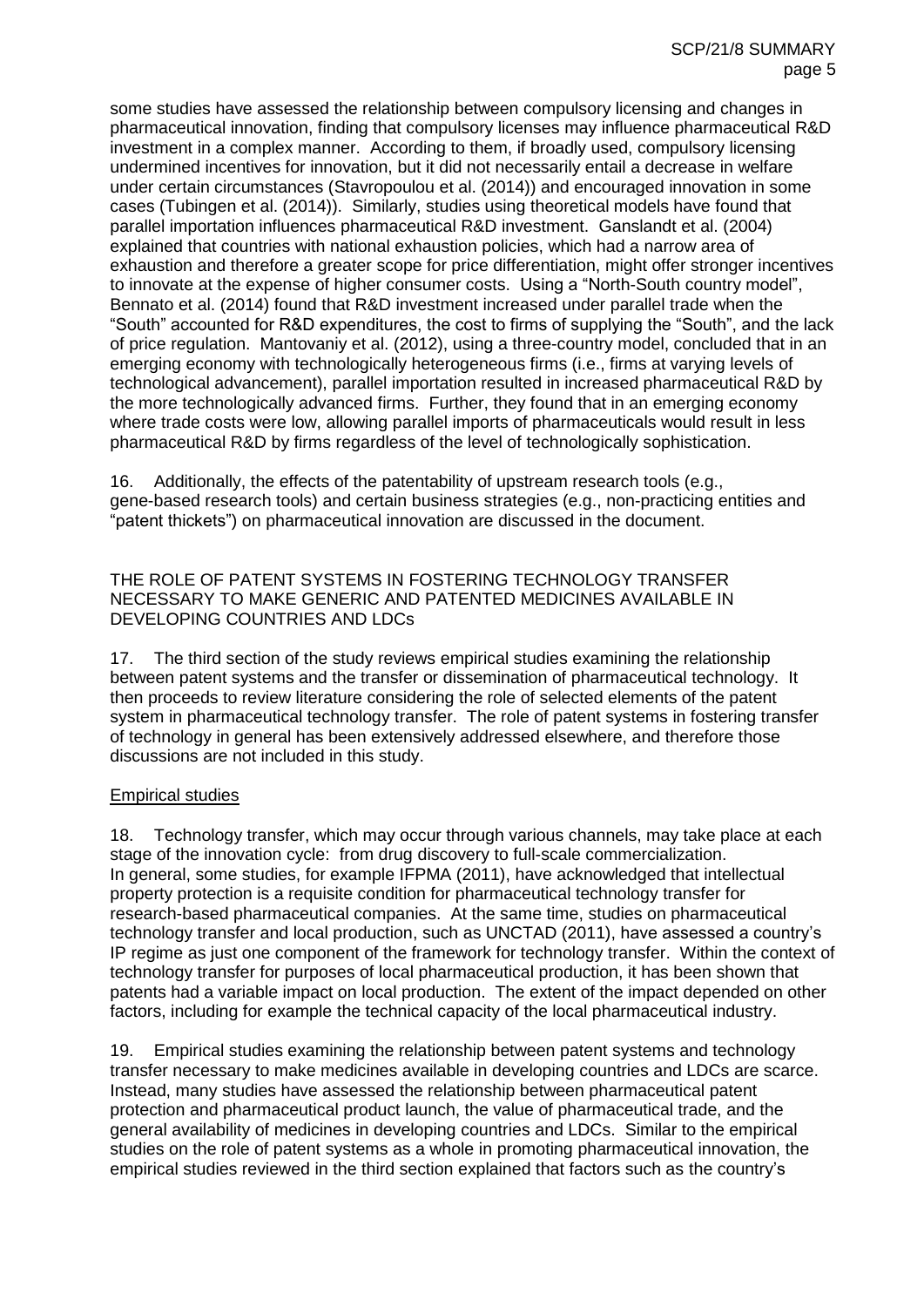income level, the distribution of income within a country, among others, influenced any observed effects of pharmaceutical patent protection.

20. Although such studies do not directly explain the role of patent systems in fostering transfer of technology in the pharmaceutical sector, they might be relevant to technology transfer that occurs through various channels. A study by Kyle et al. (2013), for example, examining the results of increased patent protection on the speed of drug launch, quantity sold and price, found that, on average, access to new pharmaceuticals increased with the adoption of the TRIPS Agreement. Further, the study found that the probability of a new pharmaceutical product launch increased, in addition to quantities sold, conditional on price. Additionally, Borrell (2006) found that the patent regime has had a strong positive influence on the availability of HIV/AIDS therapies in developing countries with relatively equally distributed incomes. The study further found that developing countries with relatively large income inequalities did not support the price premiums that incentivize the early launch of patented pharmaceuticals.

21. Lanjouw (2005) found that with respect to high income countries, enhanced patent protection tended to stimulate market entry. However, Lanjouw found that with respect to low and middle income countries, the evidence was mixed. Lanjouw found evidence that high levels of patent protection tended to encourage more frequent entry in the short term, specifically with regard to countries with less production capacity. Conversely, the study found that in the longer term, this may not be the case: countries with local production capacity and extensive patent protection may have fewer new pharmaceutical products enter the market in the longer term. In a study evaluating multilateral and bilateral biopharmaceutical trade subsequent to the implementation of the TRIPS Agreement, Delgado et al. (2010) found that relative to a control group of non-IP products, there was an increase in pharmaceutical exports from developing countries but not a significant increase in imports to those countries. Delgado et al. therefore concluded that the TRIPS Agreement had yet to spur significant changes in the level of biopharmaceutical trade to developing countries and LDCs.

#### Elements of patent systems and their role in pharmaceutical technology transfer

22. Although it has been acknowledged that a linkage between the patent system and the dissemination of technologies lacks conclusive evidence, certain elements in the patent system could have implications for the transfer of technology in the pharmaceutical sector. As regards the requirement of inventive step/non-obviousness, the European Commission reported a concern that evergreening strategies might impede the development and commercialization of generic versions of a patented product.

23. With respect to the disclosure requirement, it is generally explained that publication of patent applications and patents contribute to the tacit transfer of technology and also to the transfer of technology through licensing agreements and transfer of rights. In this regard, Correa (2007) noted that the disclosure requirement had particular importance in the pharmaceutical sector to enable the reproduction of a pharmaceutical invention during its patent term (e.g., pursuant to a compulsory license) or subsequent to the expiration of the patent. One of the fundamental questions raised with respect to the role of the disclosure requirement is to what extent a patentee must disclose his invention in order to contribute to the transfer of technology and further innovation. The scope of protection (boundary of the right), the owners of the right, information concerning any associated rights and other information relating to the legal status of the patent and patent applications are also made available to the public by patent offices. Determining the legal status, among other aspects, is a key aspect in freedom to operate assessments and used to make decisions on R&D, product launch, commercialization and negotiating licenses.

24. Additionally, Maskus (2001) asserted that the exhaustion of patent rights and parallel importation may be a source of pharmaceutical technology transfer. With regard to compulsory